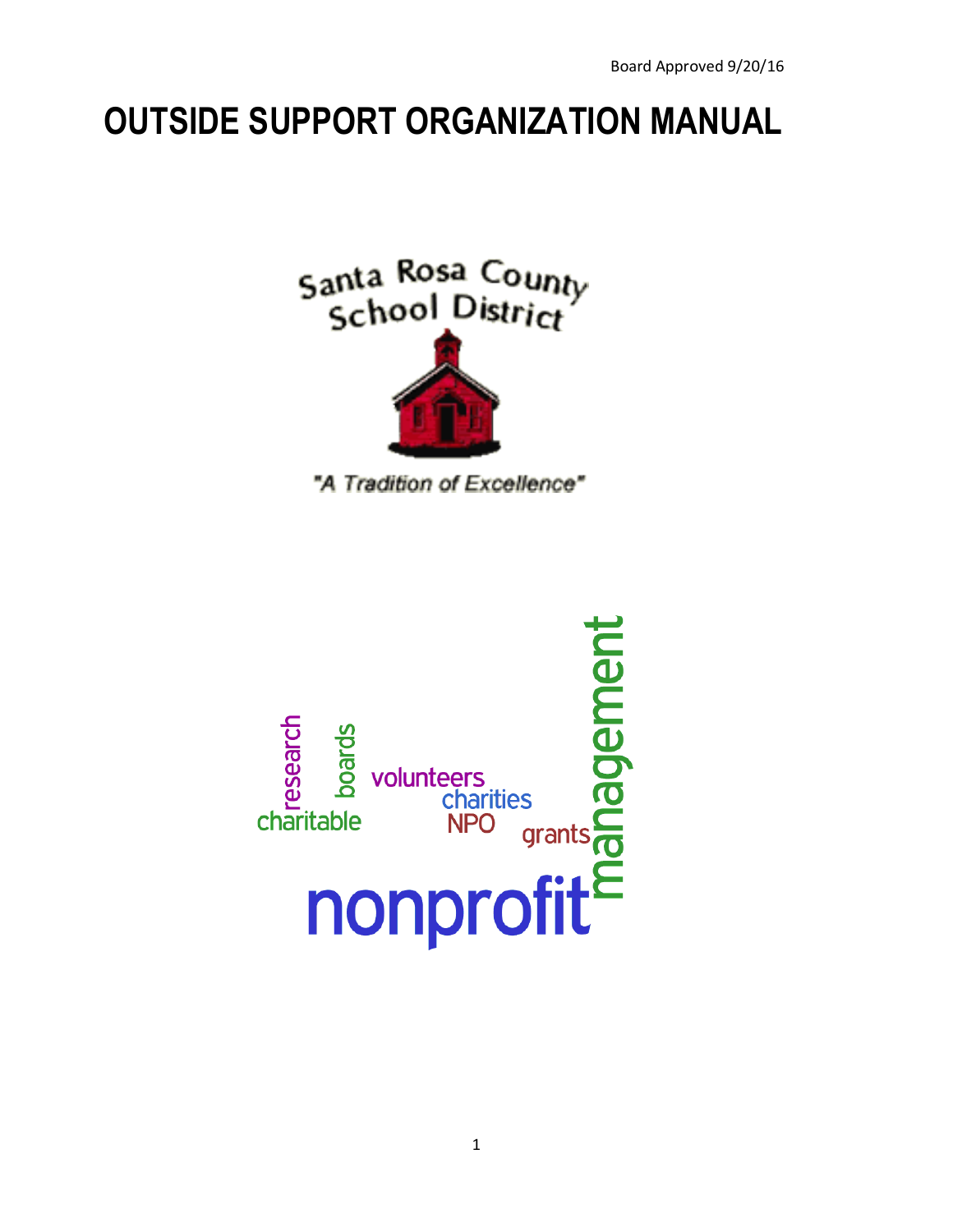#### **Outside Support Organizations**

The School District encourages citizens to form Outside Support Organizations (OSO). These organizations support individual schools or activities at a school. Examples of such organizations include the PTO/PTSO and booster clubs.

According to the Financial and Program Cost Accounting and Reporting for Florida Schools ("Redbook"), "All organizations of the school, or operating in the name of the school, which obtain moneys from the public shall be accountable to the board for receipt and expenditure of those funds in the manner prescribed by the board. If authorized by school board rule, a school based direct support organization as authorized by Section 1001.453, F.S. may have all financial transactions accounted for in the school internal funds.

There are two financial record keeping environments allowed in the school district. They are:

- 1. Organizations which financial records are maintained by the school (all money deposited in the school internal fund accounts).
- 2. Organizations which maintain their own financial records (have an outside bank account). These organizations **must** be incorporated and are known as Outside Support Organizations or OSO's. Once incorporated, the State of Florida considers these organizations the same as any other incorporated entity, not parent volunteers.

Our booster organizations are a vital part of our athletic and extracurricular programs. The funds provided by our booster organizations are to support and enhance the athletic or extracurricular program. A booster organization's major function is to support and raise funds for the various athletic and extracurricular programs. Booster organizations are not charged with making decisions that affect the operation of the sport area or activity. Decisions concerning the operation of the sport area or activity are **solely** the responsibility of the coach/sponsor under the authority of the principal and athletic director. Directors (Athletic, Band, and Choral) of each school have complete authorization of conduct, supervision, and management of all booster/parent support groups in their respective areas. (Directors report directly to the Principal or his/her designee).

**Outside Support Organizations may not require a fee for participation in an extracurricular activity**. The IRS prohibits taxexempt organizations from requiring people to participate in fundraisers. Likewise, Booster organizations **may not** require an amount be "donated" in lieu of participating in the fundraiser. Students and parents may choose whether or not to participate in a fundraiser and may choose whether or not to donate to the organization. Furthermore, if a person decides not to participate, that person cannot be excluded from having the opportunity to benefit from the fundraiser and cannot be penalized for choosing not to participate in the fundraiser. Booster organizations/support groups/coaches may encourage participation in fundraising activities but not make it mandatory for participation in an extracurricular activity.

It is the principal's responsibility to be the liaison between the school board and the outside support organization in order to ensure the optimum cooperation for the good of the student body and equity among all programs.

Title IX is a federal law enacted in 1972 which protects individuals in education programs or activities from discrimination based on sex. It states that "*No person in the United States shall on the basis of sex, be excluded from participation in, be denied the benefits of, or be subject to discrimination under any educational program or activity receiving federal financial assistance."*

Title IX applies to all aspects of education and related programs, not just athletics. It requires that equal opportunities be provided for members of both sexes. It does not require that each team receive exactly the same services and supplies, but rather that the male and female programs, receive comparable levels of service, facilities, supplies, etc.

Since booster organizations funding and activities are included in the analysis of the school district's compliance with Title IX, booster organizations shall have an awareness of the law and the district's requirement for compliance.

The Superintendent authorizes Principals to give written permission to OSOs to use the name, logo, mascot or trademark of their school, as part of the OSO's name and in its fundraising or other activities. The Principal shall give written permission annually (by signing completed registration form), and maintain a list of authorized OSOs. To assure proper accounting of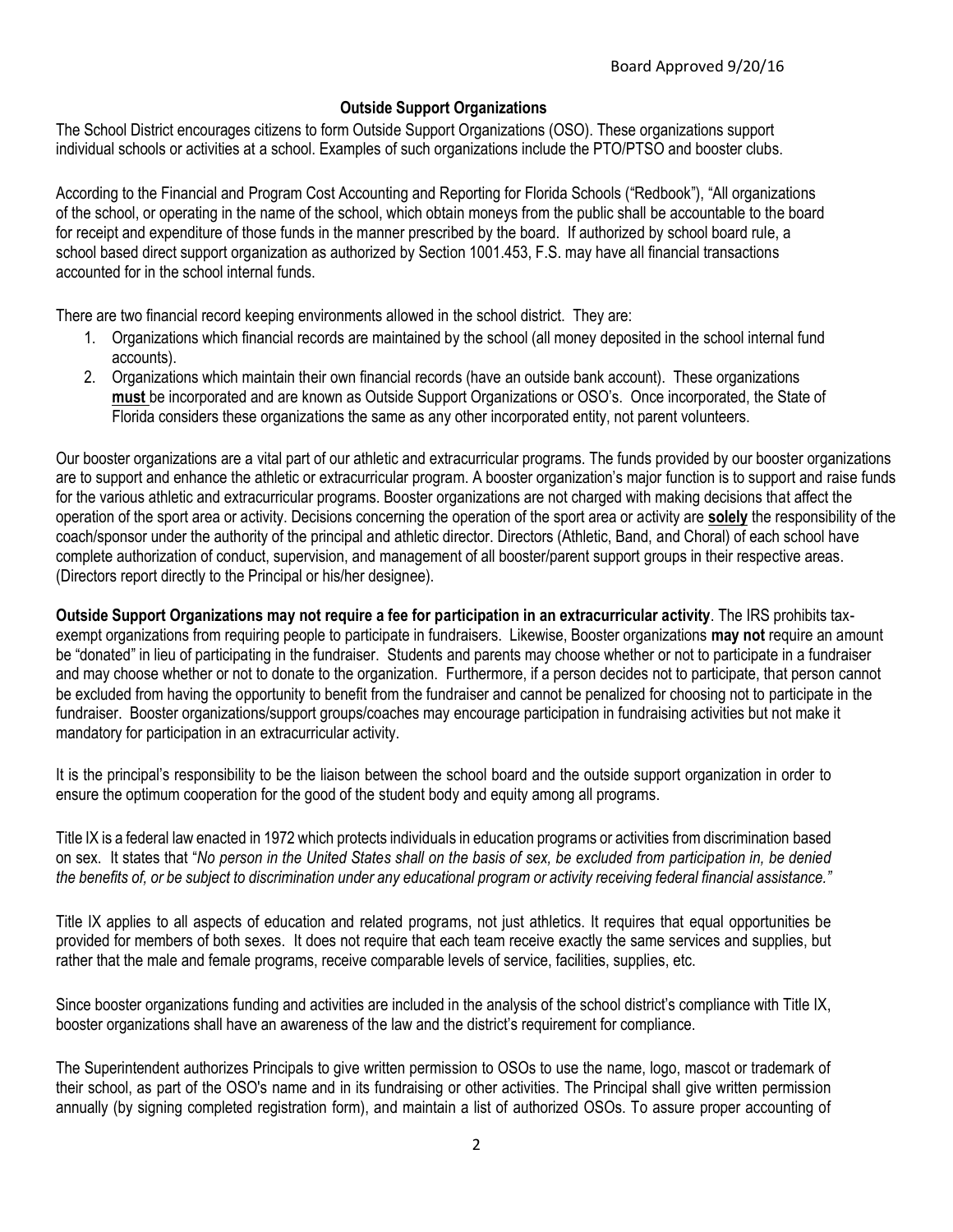funds and to protect volunteers in the OSO, the OSO agrees to comply with the provisions of this policy.

If an OSO fails to comply with the terms of school board policy 9.10, the principal may revoke the authorization of the OSO to use the school's name, logo, mascot or trademark.

All OSO activities shall be approved in writing, in advance, by the Principal or designee (fundraising activity form). These activities shall be beneficial to students, parents, volunteers, employees or the school, and shall not conflict with programs administered by the School District. It is understood that OSO's may have fundraising projects or activities that have not been planned prior to submission of the registration form due on August 1<sup>st</sup> each year. In this instance, the OSO must follow the policies in these guidelines to be granted permission to conduct the fundraising project/activity.

When an OSO conducts a fundraiser, it must be clearly defined as an OSO fundraiser and not that of the school.

### **The OSO must secure its own Federal ID number. The OSO may not use the school board's sale tax exemption number or any other number assigned to the school board in accordance with state and federal law.**

#### **INCORPORATED OUTSIDE SUPPORT ORGANIZATION REQUIREMENTS**

It is recommended that all OSO's be incorporated under Florida Statutes as a not- for-profit corporation. Most not-for-profit corporations are 501(c)(3) corporations, which means they are formed for religious, charitable, scientific, literary, or educational purposes and are eligible for federal and state tax exemptions. **To create a 501(c)(3) tax-exempt organization;**

- 1. Form a Florida corporation- <http://form.sunbiz.org/pdf/cr2e006.pdf>
- 2. Apply for tax-exempt status from the IRS and the State of Florida<https://www.irs.gov/charities-non-profits/application-for-recognition-of-exemption>

An OSO that is *incorporated* as a not-for-profit corporation under Florida law OR as a 501(c)(3) corporation shall comply with the following requirements:

- 1. All officers of the OSO shall be registered volunteers with the School District, and all members are encouraged to become registered volunteers.
- 2. It is recommended that the OSO use a fiscal year which begins July 1 and ends June 30.

At the beginning of each school year the principal is to receive the following information from each of the outside support organizations:

- Complete Registration form
- Auditable financial statements with detailed financial transaction backup. The financial statements will be reviewed by individuals other than the signatories.
- Documentation of liability insurance coverage
- Copy of the proposed budget and possible fundraising projects/activities
- Copy of current bylaws
- Copies of all W 2"s and 1099 miscellaneous income reports filed to the IRS.

The OSO is to have a single bank account

- Two signatures are required on all OSO checks
- Only elected officials may be signatories
- Persons authorized as signatories may not be related nor live in the same house
- Bank statements must be sent to the school's address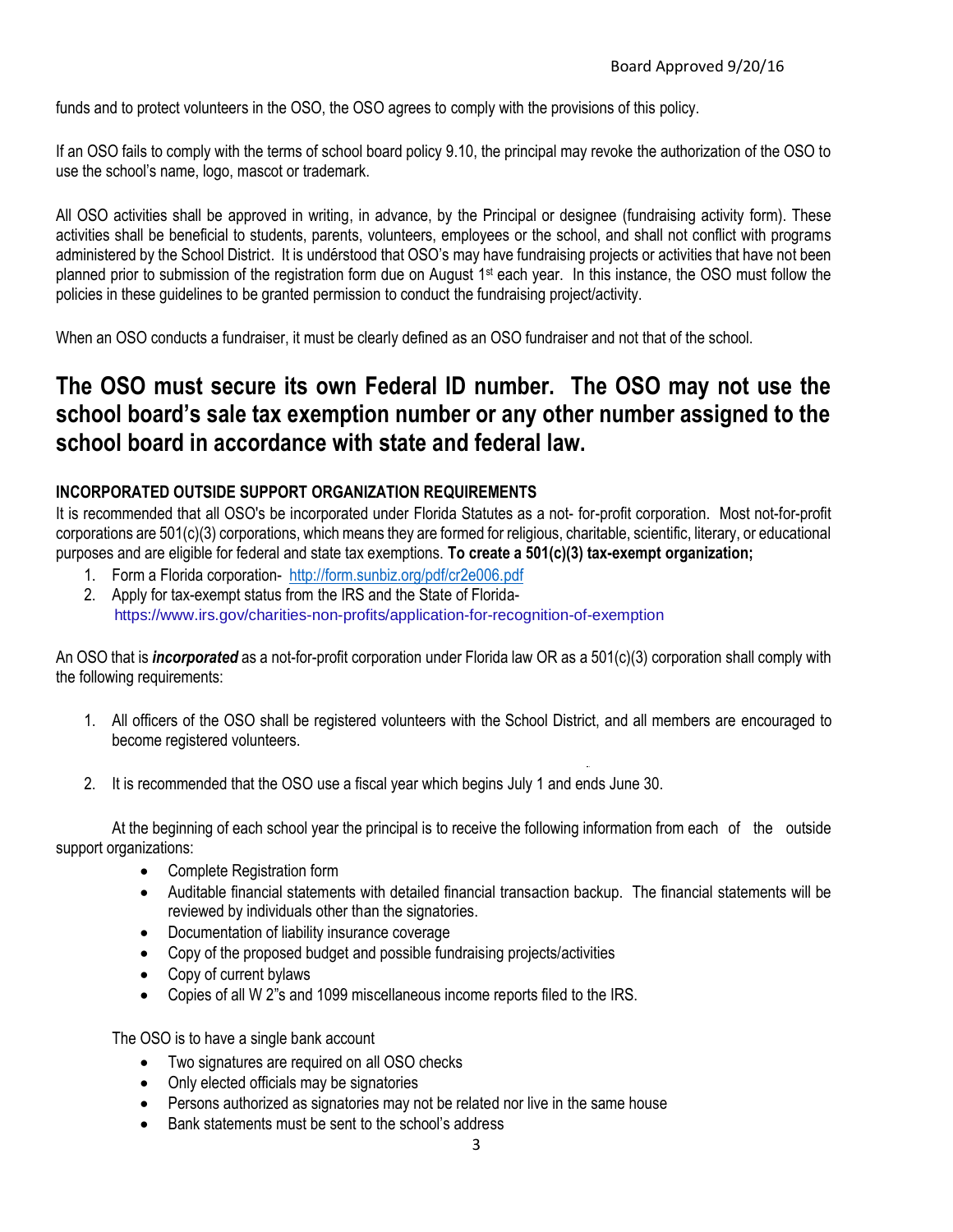A school board employee may not be authorized to sign checks drawn on the bank account of an OSO operating at the school.

Outside Support Organizations are not legal components of the school district**. Each organization which chooses to maintain an outside bank account must have its own tax identification number and is directly responsible for compliance with IRS and state reporting and disclosure requirements.** Once incorporated, the State of Florida and the IRS consider the organization the same as any other incorporated entity.

There shall be a clear delineation between the school and the OSO with respect to internal controls, custody of money and assumption of financial liabilities.

The OSO shall maintain active status with the Florida Department of State and provide the Principal annually with a copy of the OSO's Uniform Business Report at the beginning of each school year.

While on duty, school board employees cannot handle money that is collected for a fundraising activity of an OSO at the school in which they are employed during normal working hours. Normal working hours also includes hours worked and paid by a supplement.

#### **UNINCORPORATED OSO REQUIREMENTS**

An *unincorporated* OSO, as pursuant to the Florida Statutes guidelines, shall *not* maintain a separate bank account and shall deposit all proceeds from its activities into the school's internal funds account.

#### **IRS Form 1099**

Organizations are required by law to prepare and file IRS form 1099 for payments greater than \$600 to individuals, partnerships, sole proprietorships, or companies for services provided as independent contractors.

#### **Financial Enhancement**

No employees of the School Board of Santa Rosa County may accept, either directly or indirectly any gift, donation, emolument, gratuity, or favor that has any substantial economic value as measured by its nature that could affect his/her impartiality or judgment in performing his/her duties or services as an employee. **All payments by outside support organizations to school board employees must be approved in advance by the school principal.**

#### **Construction of Facilities**

Any facility that is to be built, expanded, or altered must receive the approval of the Assistant Superintendent of Administrative Services and the School Principal.

#### **Purchase of equipment and donations**

Outside Support Organizations exist for the sole purpose of supporting a specific sport, club or activity. The support may be fundraising or assisting a coach/sponsor. Outside Support Organizations do not have control over the administration of a sport, club or activity that belongs to the school. Donations (money, equipment, etc.) offered by Outside Support Organizations must be approved by the Principal and Superintendent. Donations that are approved and accepted become property of the Santa Rosa County School Board.

- A. The Principal or his/her designee will complete the Approval of Service/Materials Donated form. This form will be sent to the Superintendent for signature. Upon approval by the Superintendent the Principal may accept the donation.
- B. The Superintendent will send a copy of the Approval of Service/Materials Donated form to the Internal Accounts Auditor and the Supervisor of Property Records. The Supervisor of Property Records will place on inventory any donations of tangible property in excess of \$1,000, all furniture, computer equipment, and fire extinguishers, regardless of price.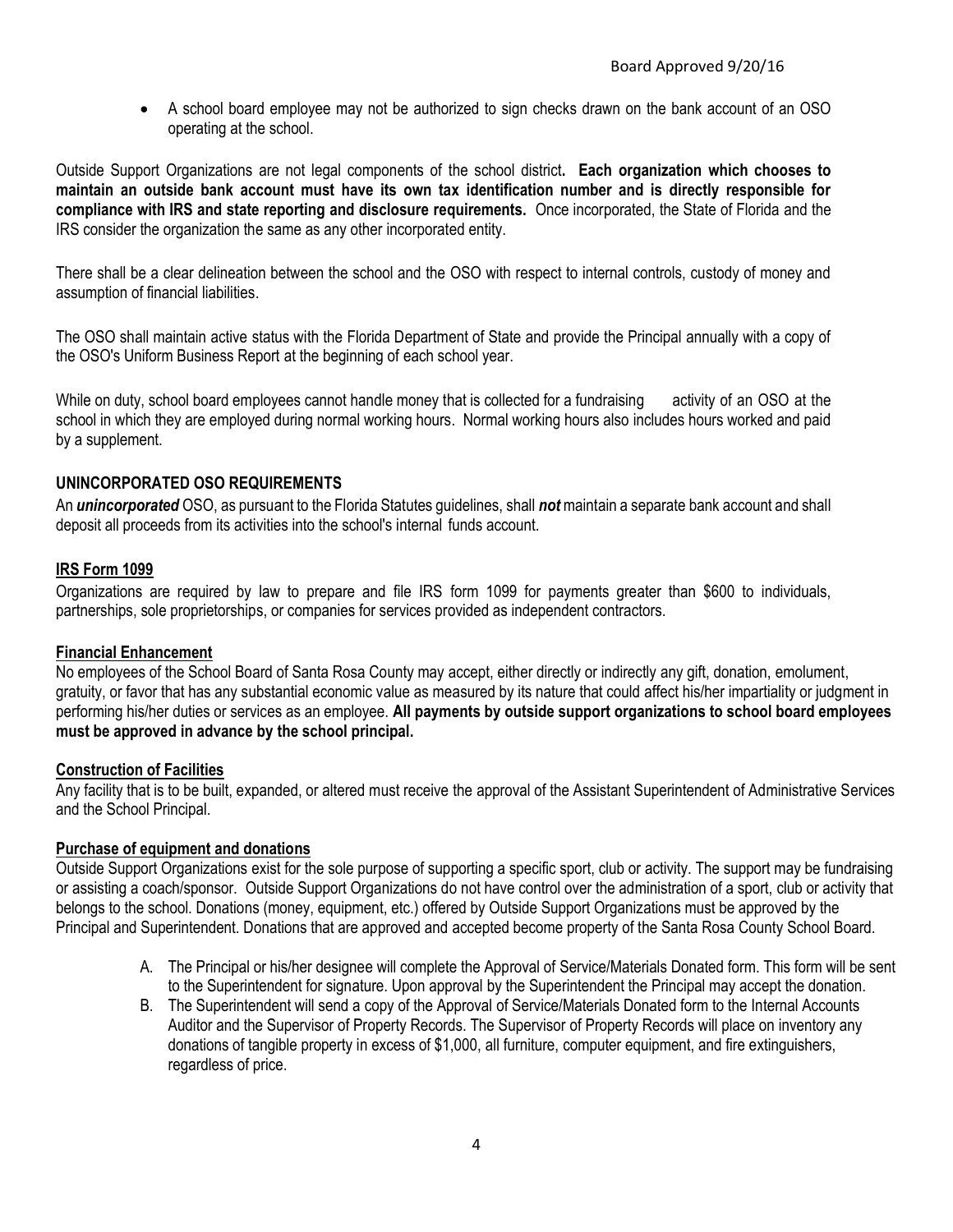# **Resources**

Recommended Accounting/Organizational Procedures Organizational Audit

OSO Checklist

Administrator Checklist

Booster Registration Form

School Board Policies 2.70- Prohibiting Sexual and Other Forms of Harassment [https://www.santarosa.k12.fl.us/policy/policy2\\_70.pdf](https://www.santarosa.k12.fl.us/policy/policy2_70.pdf)

2.72- Prohibiting Discrimination [https://www.santarosa.k12.fl.us/policy/policy2\\_72.pdf](https://www.santarosa.k12.fl.us/policy/policy2_72.pdf)

7.23 Internal Funds [https://www.santarosa.k12.fl.us/policy/policy7\\_32.pdf](https://www.santarosa.k12.fl.us/policy/policy7_32.pdf)

9.10- Parent Organizations and School Support Groups [https://www.santarosa.k12.fl.us/policy/policy9\\_10.pdf](https://www.santarosa.k12.fl.us/policy/policy9_10.pdf)

9.40- Distribution of Literature [https://www.santarosa.k12.fl.us/policy/policy9\\_40.pdf](https://www.santarosa.k12.fl.us/policy/policy9_40.pdf)

School Volunteer Application Form<https://www.santarosa.k12.fl.us/parents/vol/VolHandbook.pdf>

Fundraising Activity Form- Principal permission [https://www.santarosa.k12.fl.us/finance/pdf/Internal\\_Funds/FundraisingRequestForm.pdf](https://www.santarosa.k12.fl.us/finance/pdf/Internal_Funds/FundraisingRequestForm.pdf)

Instructions to file for and become a Florida Corporation Not For Profit <http://form.sunbiz.org/pdf/cr2e006.pdf>

Application Form & Instructions for an Employer Identification Number from IRS <https://www.irs.gov/uac/form-ss-4-application-for-employer-identification-number-ein>

Application Form & Instructions for Recognition of Exemption under Section 501 © (3) <https://www.irs.gov/charities-non-profits/application-for-recognition-of-exemption>

Application Form & Instructions for Florida Sales Tax Exemption [http://dor.myflorida.com/Forms\\_library/current/dr5.pdf](http://dor.myflorida.com/Forms_library/current/dr5.pdf)

Uniform Business Report <http://www.sunbiz.org/>

Booster Club Resource Parent Booster USA <https://parentbooster.org/> Email is [info@parentbooster.org,](mailto:info@parentbooster.org) and telephone number is 866-936-6209.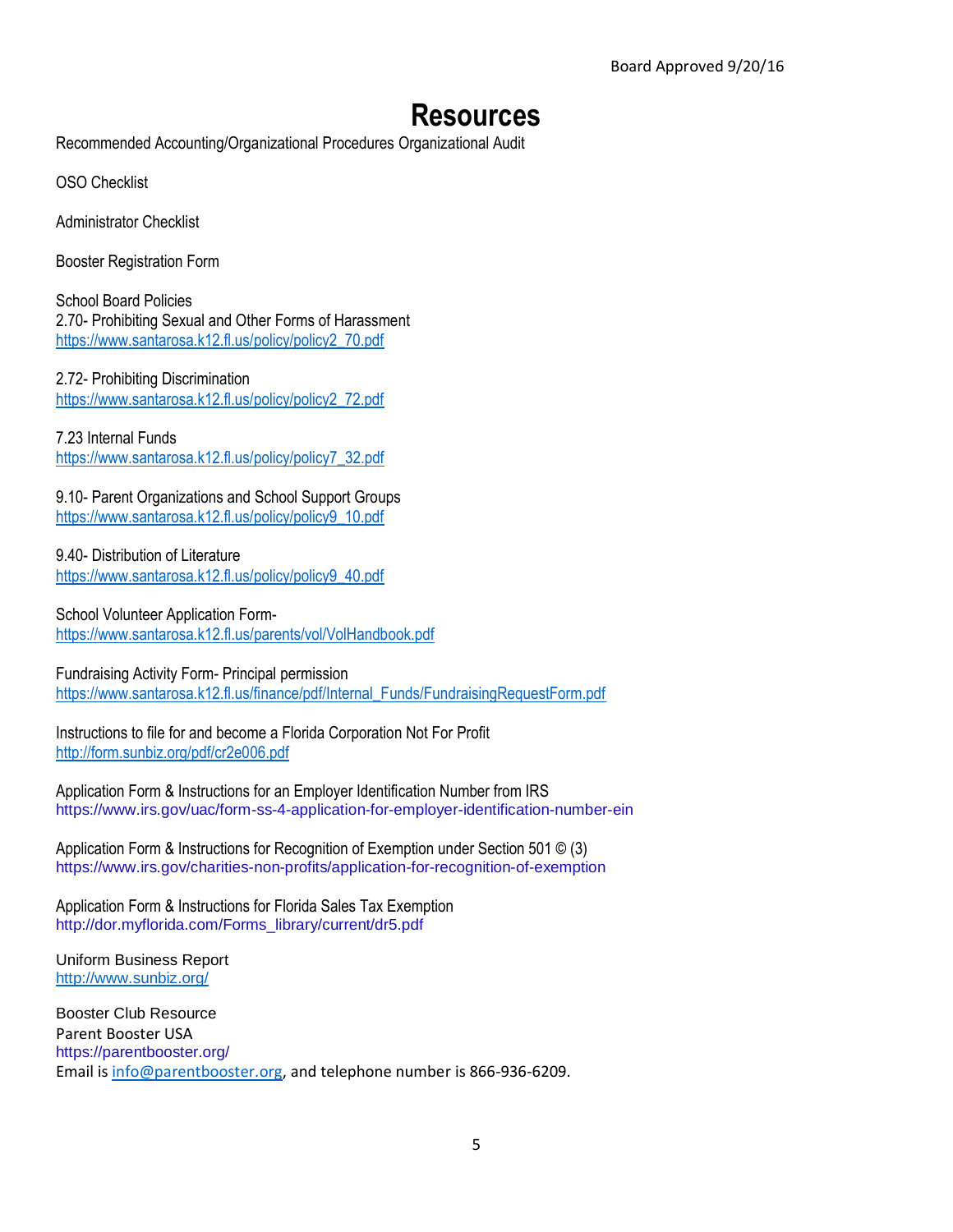#### Santa Rosa County School District Technical Assistance Notes (Non-authoritative) Outside Support Organizations Recommended Accounting/Organizational Procedures

The treasurer is the authorized custodian, elected by the members, to have charge of the funds of the Outside Support Organization or OSO. The treasurer receives and disburses all monies as prescribed in the bylaws of the OSO. The treasurer sees that all authorized bills are paid promptly, that revenues are accurately recorded, deposits are timely made and a financial accounting is given at regular intervals or as requested by the officers of the OSO. Full and open disclosure of financial activity of the OSO aids in maintaining the confidence of its membership in the management of the OSO.

It is important that the treasurer maintains accurate records. Adequate and accurate accounting records offer added assurance that the financial activities of the OSO are properly accounted for and provides safeguards for those entrusted with funds of the organization should questions arise. Generally accepted accounting principles and sound business practices should be followed when keeping financial records to assure members of the OSO of the integrity of financial operations and accounting records.

Descriptions of the accounting records and instructions outline below are intended primarily for use by the treasurer of the OSO. The records and procedures described below are not mandatory but offered only as a guide. In many instances, modification of these procedures may be necessary in order to meet the needs of the organization. However, the procedures and forms presented are intended to provide the basic accounting framework for OSO's to follow.

Most components of a basic accounting system and related controls may also be found in several accounting software applications currently on the market. Many accounting programs (software) widely used today provide not only a user friendly means of accounting for organizational funds, but also possess the capability to provide the officers, directors, and general membership of the organization with useful information (reports) in a variety of formats, in a timely manner. Whether automated or manual records are used, receipt and expenditure classifications should be adequate to provide the organization with a minimum breakdown of each by type and category. Additional breakdown may be required depending on the size and complexity of the OSO.

#### **Basic Ledgers/Journals Receipts Ledger**

This is a listing of the monies received, recorded by receipt number and classified by the "source", e.g., coupon book fundraiser, membership dues, concessions, t-shirt sales, etc.

All money receipted should be substantiated by **pre-numbered receipts, tickets or other auditable records**. **Pre-numbered receipts are an added control that increases** the confidence of the OSO's membership and provides a degree of protection for its treasurer. We strongly **recommend the use of pre-numbered receipts**. **Other items recorded in the receipts ledger include credit items** appearing on the bank statement (e.g. bank, interest, etc).

#### **General Information-Receipts**

Receipts books should be maintained by the secretary and issued to the treasurer as needed. **Cash received from individuals and activities should be recorded with pre-numbered receipts acknowledging initial receipt of the monies and signed by the treasurer.** 

- Cash collections should be verified by two or more persons.
- All cash should be recorded promptly when received
- Checks received for deposit should be stamped "For Deposit Only" when they are received.
- Deposits should be made promptly and intact.
- Personal checks should not be cashed using funds received for deposit.
- Cash receipts from fund-raising activities should be turned in promptly. Two individuals should count receipts.
- Records should be maintained, including all receipts, receipt books and other numbered forms used to acknowledge the receipt of cash filed chronologically or by receipt numbers when used.
- All copies of voided receipts should retained for audit.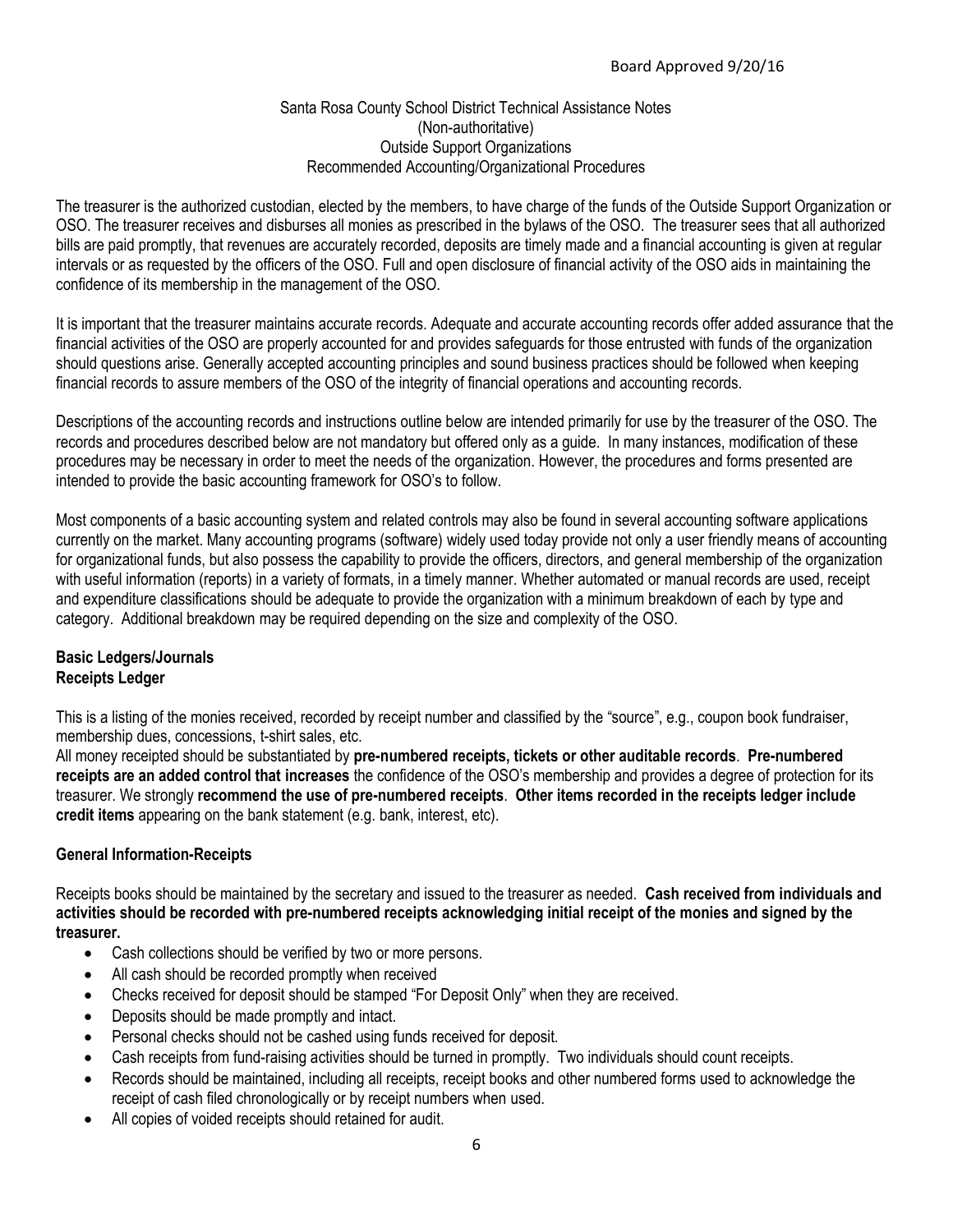**This is a listing of all payments made and recorded by "purpose", "function", or "item" (e.g. repairs, equipment,** food, awards, fundraising, etc.) recorded by date and/or check number order. Automated systems permit multiple **levels of classification and are very efficient in the manner in which they can capture this information. If using a manual system, disbursements may be categorized in more than one way but may require multiple postings to** accomplish this. All other charges (e.g. bank service charges, check/deposit slip charges, return check fees, etc.) should also be recorded here.

#### **General Information- Disbursements**

- Expenditures should be approved and paid in accordance with provisions of the OSO's bylaws.
- Cash expenditures should not be made except through a properly established petty cash fund.
- Checks should be completely filled out prior to signature.
- Checks should require two signatures (any two officers of OSO).
- Voided checks should be retained and have the signature cut off.
- Expenditures should be charged to the account title indicating the purpose of the expenditure.
- Controls should be in place to prevent expenditures in excess of available funds.
- Timely payments should be made on all purchases billed to the OSO.
- Purchases of items to be donated to the district or school must be appropriate and should have the prior approval of the school principal
- Original invoices should be on file to support every expenditure.

#### **General (Control) Ledger**

Information contained in control ledgers tracks expenditures and receipts for major categories used by the OSO (e.g. regular operations, student accounts, trip accounts, etc.) in order to keep up with beginning balances, total receipts and expenditures, and ending balances in the funds. These account balances carry forward from year to year.

#### Subsidiary Control Ledger (if necessary)

These ledgers are used to keep track of balances in more detail than in the typical control ledger (e.g. student account balances.) Balances listed here should agree with those in the major categories found in the "control ledger." If subsidiary ledgers are used to track revenues and expenditures by *type* (e.g. dues, fundraisers, travel, etc.), then these ledgers start with a zero balance each year.

#### **Depository Ledger/Register**

This is a record of all bank transactions similar to a checkbook register by may be used to post summarized entries. This would include deposits made, check drawn, returned checks, change funds, re-deposits, etc. Also include additional columns here to account for any investment accounts maintained by the organization (CD's, savings, money market, etc.). Small OSO's may use the check book register and do not need a depository ledger.

#### **Bank Reconciliation**

The bank reconciliation should be performed each month that reconcile the balance shown on the bank statement to the amount carried in the depository ledger/register and/or checkbook register. This balance should also agree with amounts presented in the treasurer's report and the accounting ledgers for that period. Preferably, someone other than the treasurer should perform the bank reconciliation, and all items should be reconciled. The reconciliation should be filed with the treasurer's records and maintained for audit.

#### **Organizational Budget**

Budgets should be established to control and monitor the financial operations of the organization. The budget is an outline of estimated annual income and expenses taking into consideration the projected goals and planned activities, as well as the financial needs to achieve these. The budget should be approved by the board of directors, if not the entire membership of the organization, and should be presented at the first meeting each year. Amendments may be made periodically as warranted and should also be approved by the board of directors.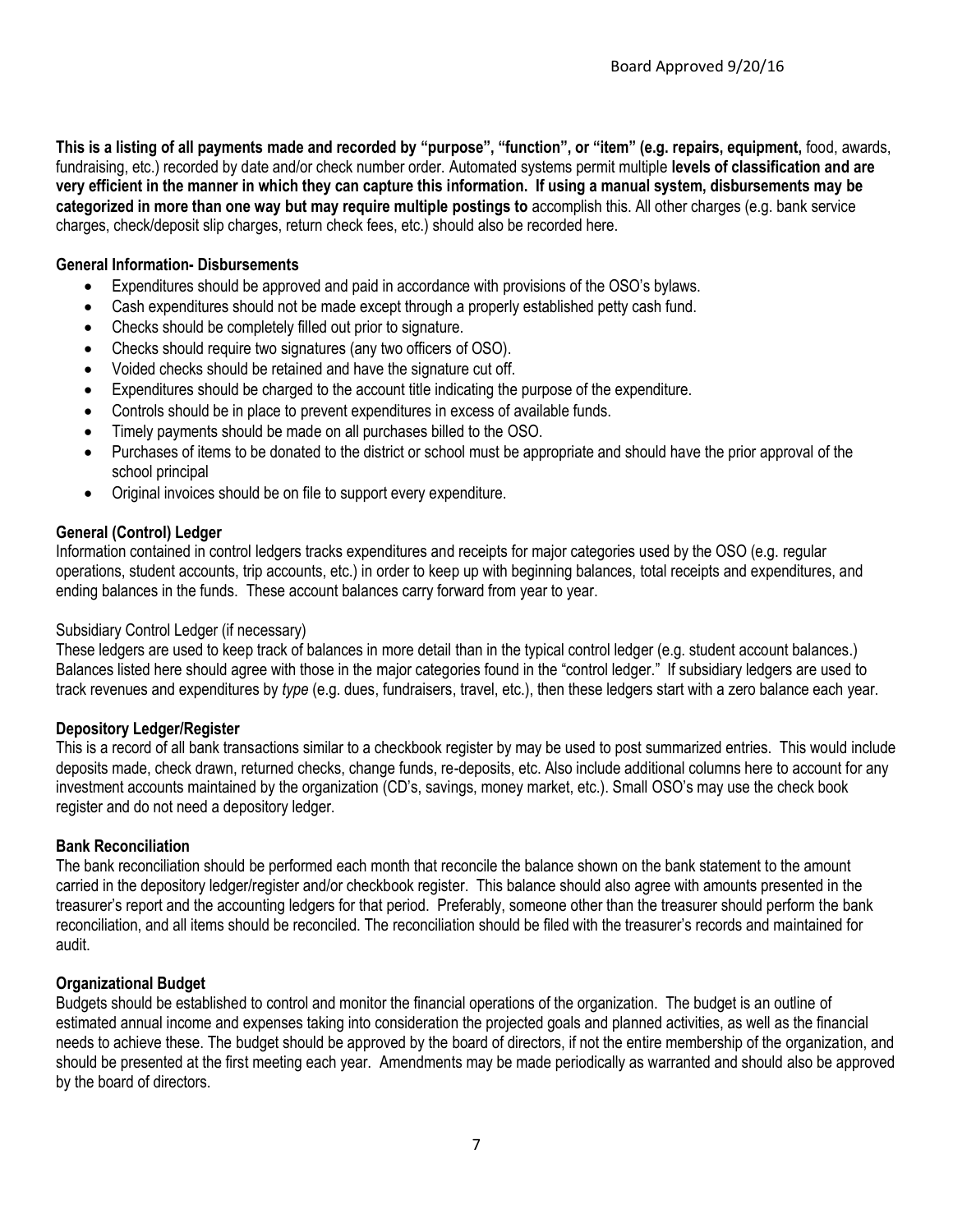#### **Bylaws**

OSO's should operate under a set of bylaws. These are official rules/policies of the organization, and give its officers and directors authority and direction in running the daily operations of the organization. They should define each officer and director position, their duties, authority, terms of office and method of election. Bylaws state the purpose of the organization and requirements for membership. Bylaws should identify and define the "executive board" or board of directors and indicate their duties, authority granted to them, and requirements to meet. Bylaws should state minimum requirements for meetings, define a quorum, and state what rules of order meetings should follow. Bylaws and changes made to the bylaws should be submitted to the OSO's membership for review and approval with such clearly identified in the minutes of those meetings. Notice of proposed changes to bylaws is normally given at least one month in advance of the vote. The final approved version of the bylaws should be signed and dated at minimum by the current president and secretary of the organization with all future changes handled in the same manner. Official copies of the most current bylaws should be maintained by the secretary with the minutes of the OSO and passed on to the succeeding secretary. A current copy of the current bylaws **should be issued to each member and/or copies should be made available to its members at each meeting.**

#### **Minimum Reporting**

The bylaws should require that the treasurer report regularly to the OSO's membership. The treasurer should keep an accurate and detailed accounting of all monies received and paid out. Reports should be submitted at regular meetings (usually monthly) of the OSO; indicating the total balance on hand at the beginning of the period covered by the report, the separate amounts credited to the different funds, other receipts, itemized disbursements, balance on hand of each fund, and the total balance on hand at the end of the period reported. At the close of the organization's fiscal year (to be stated in the bylaws), the treasurer should close the financial records and prepare an **annual financial report covering the entire fiscal year. The form of the treasurer's report may vary.** 

#### **Physical Inventories, Fixed Assets & Records Retention**

Persons responsible for resale items should maintain adequate physical safeguards over those items. Periodic inventories should be conducted and reconciled to items purchased and sold. Records of equipment purchased with club funds should maintained in a permanent log by the club secretary or **officer and passed on to each successive secretary. Periodic inventories of those equipment items should be** conducted to verify their existence. Accounting records, ledgers, bank statements, documentation of receipts, and **expenses, official minutes, treasurer's reports, etc., should be maintained for several (we recommend five (5) years).** Articles of incorporation and bylaws should be kept permanently.

#### **Annual Financial Audit**

The purpose of an audit is to certify the accuracy of the books and records of the treasurer, and to assure the membership that the organization's resources are being used in accordance with the bylaws of the OSO. The bylaws of the organization should indicate when an audit is to be performed and when it should be presented to the membership. The audit involves following financial transactions through records to assure that receipts have been properly accounted for and expenditures were made as authorized in the minutes and in conformity with bylaws, standing rules, and budget limitations. The audit should be conducted at least once every year and whenever a financial officer leaves or when requested by the membership or board of directors. The audit should be conducted by an external CPA or by a committee of members defined in the bylaws of the club.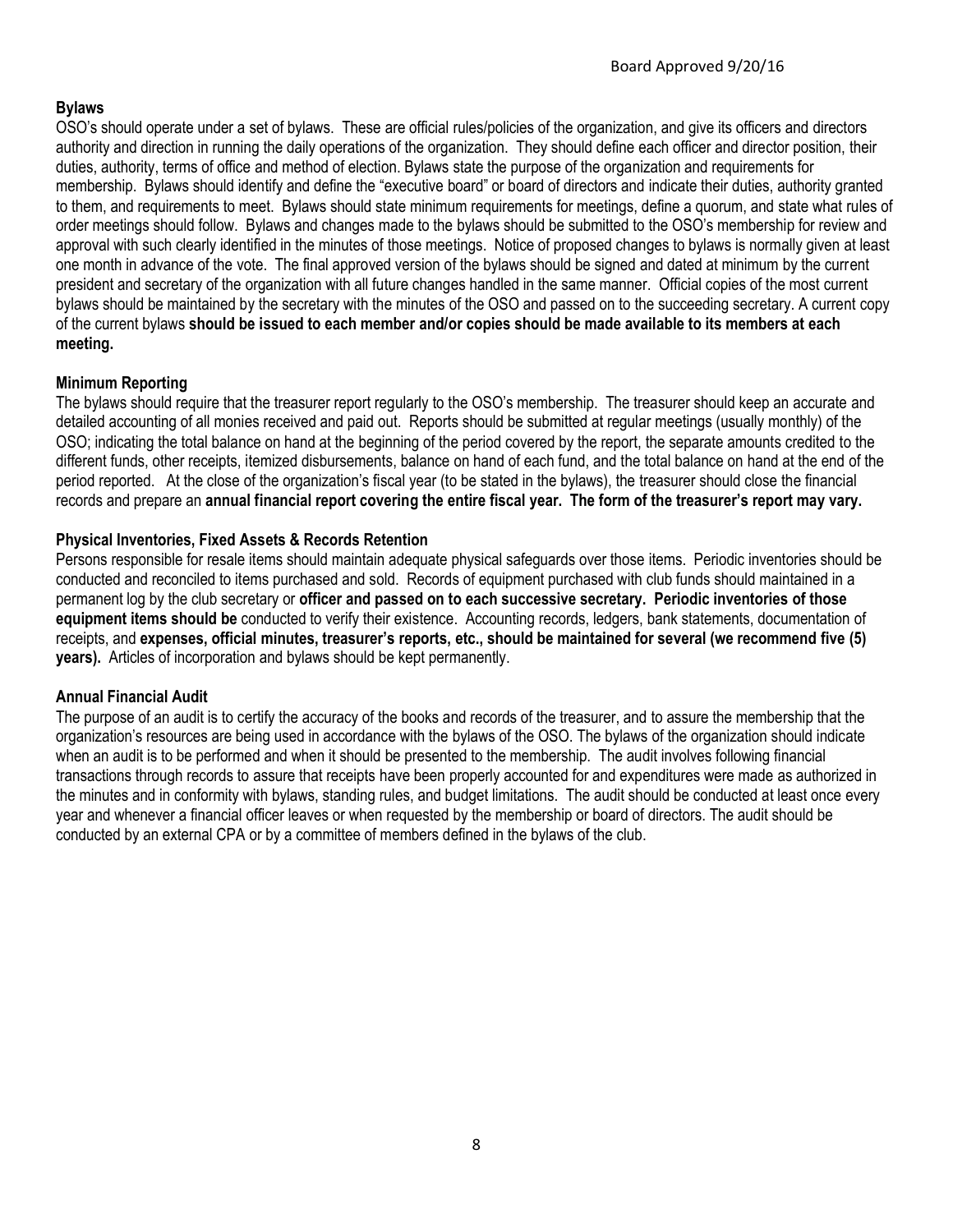#### **Santa Rosa County School District Technical Assistance Notes (non-authoritative) Outside Support Organizations THE ORGANIZATIONAL AUDIT**

Auditing involves following financial transactions through accounting records to provide reasonable but not absolute assurance that revenues have been properly accounted for and expenditures were adequately documented, expended as authorized in the minutes of the organization and in conformity with organizational bylaws, standing rules and budget limitations. The term *audit* is used to define a financial review may be used interchangeably. An audit is defined by the American Institute of Certified Public Accountants refers to a financial statement audit and, if performed, shall meet the requirements of an audit as defined herein.

Organizational bylaws should require an annual audit; indicate when the audit is to be conducted and when the audit is to be conducted and when it should be reported to the club's membership. An audit should also be performed whenever the financial officer (treasurer) leaves or when requested by a vote of the membership or board of directors.

#### **The Purpose of an Audit**

Financial records should be put in order for the audit immediately following the end of the fiscal year, and **before the treasurer's term of office expires. All bills owed should be paid and any revenues received** should be receipted, recorded and deposited. The final end-of-year bank reconciliation should be performed and a year-to-date treasurer's report should be produced. No transactions should be recorded by the outgoing treasurer once the books are closed at year-end.

The treasurer and secretary should prepare the following items for audit:

- Original copy of Articles of Incorporation
- Current copy of bylaws
- Copy of the prior year's audit
- Signed minutes of all Board of Directors and General Membership meetings
- Bank statements for the period being audited for the checking and any investment accounts
- **The last/current tax return for the organization**
- Copies of signature cards for all bank accounts to verify that current/appropriate signers are listed
- Checkbook register and canceled checks
- Bank statements and deposit receipts
- Treasurer's books and/or ledgers
- The periodic and annual financial reports (treasurer's reports)
- Itemized statements and receipts for paid bills/invoices
- Check requests if used
- Copies of the adopted budget, as well as any amendments that were approved during the year

#### **Preliminary Work**

Read the Articles of Incorporation, bylaws, minutes of the meetings, and review the treasurer's monthly and annual financial reports, for the purpose of determining whether the organization abided by and **followed its written rules. i.e.;**

- Were expenditure limits of officers adhered to?
- Were required expenditures (large) duly voted on?
- Were required meetings held and minutes kept and subsequently submitted to the membership for approval?
- Were periodic treasurer's reports submitted to the membership and accepted?

Review the prior year audit report:

- **For findings that required corrective actions**
- **To determine whether any audit adjustments were recommended**
- Verify that audited ending balances were carried forward to the current year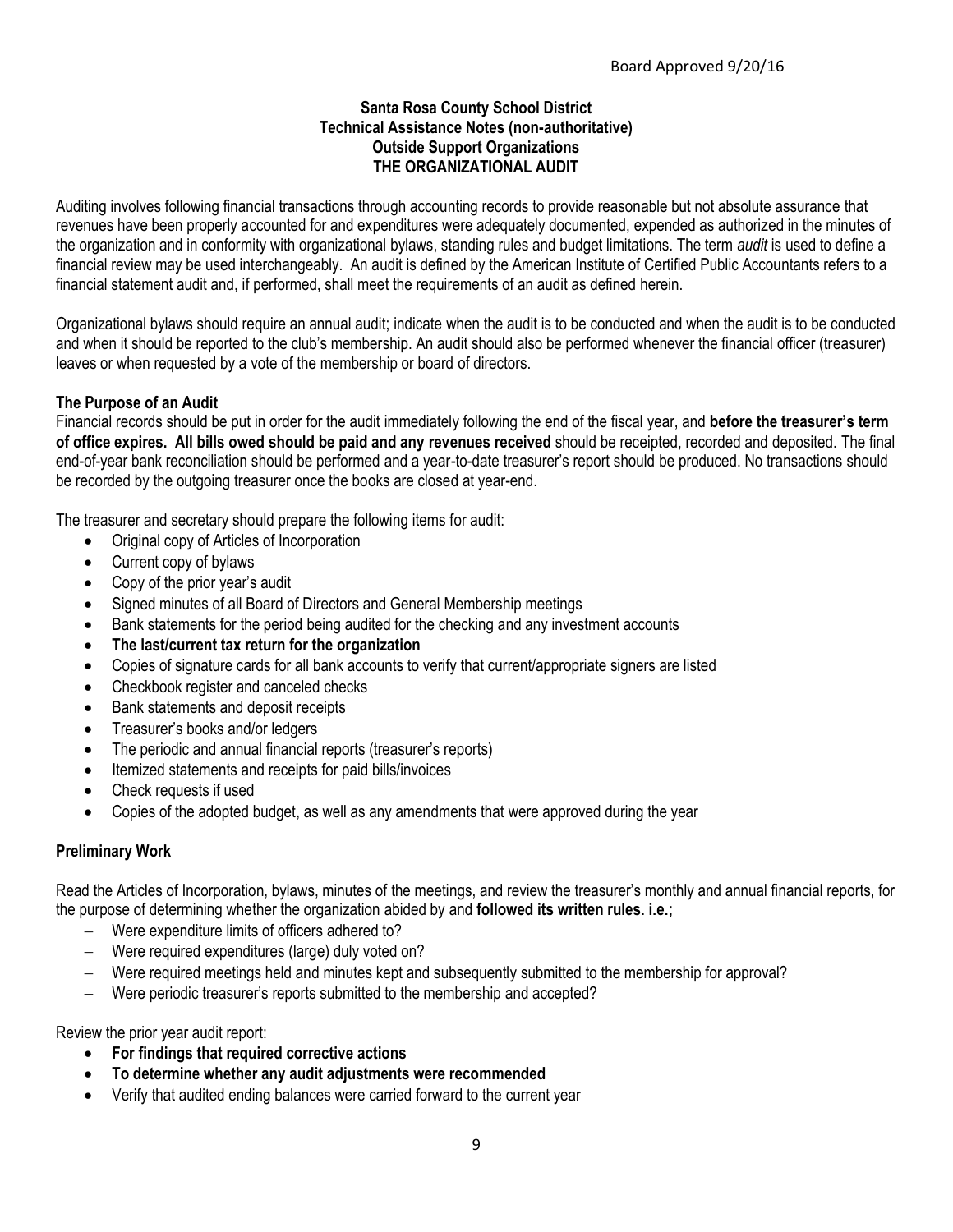#### **Audit Procedure**

#### **PERFORM THE YEAR END BANK RECONCILIATION:**

- Verify or confirm the bank reconciliation was performed by the treasurer,
- Make sure the **ending figures on the treasurer's report or final year-to-date financial statement agrees** (reconciles) to the end of the year bank statement.

#### **For a test month:**

- Determine that voided checks were spoiled and held for audit.
- Verify that checks were duly signed and contained appropriate signature(s).
- **Review endorsements on the back of checks to determine that endorsement matches payee** on front of check.

#### **DISBURSEMENT TEST**

Select a random sample of thirty (30) disbursements spread throughout the 12-month period. For each disbursement, verify the following:

- Was the check posted to the correct account (ledger column)?
- Was there evidence that it was duly authorized according to the bylaws, i.e. within the limits of the treasurer and/or president and approved by the Board if required?
- Was there adequate support for the payment in the form of an original invoice or receipt?
- Was the payment
	- a. mathematically correct,
	- b. were discounts taken,
	- c. was sales tax paid when required, and
	- d. was payment made promptly?
- Was the expenditure a normal and necessary expense of the association and its **business?**

From a review of the ledgers, determine that Form 1099's were filed and are correct.

#### **RECEIPTS TEST**

Select a random sample of thirty (30) receipts spread throughout the 12-month period. Verify **that they were signed by the treasurer, posted to the correct account, and review any** supporting documentation to verify the account it was posted to. Trace the receipts to the deposit slip and to the bank verification.

**If receipts are not issued for all revenue, consider selecting deposits in each month and determine if:**

- **The receipt/deposit contained the authorized signature**
- The receipt/deposit was posted to the correct account or activity
- **The receipt amount agrees with the source documentation presented.**

#### **MEMBERSHIP VERIFICATION**

From information obtained from the secretary or official minutes of the club, determine how many members are in the organization and the amount of dues charged for membership. Adjusting for multiple family members discounts and documented "scholarships" (individuals who may be permitted to pay a reduced rate or fee), attempt to determine the total revenue that should have been posted to that category. Perform similar analyses for other major categories of receipts. This often will point out large errors in the posting of receipts and **can help to present a more accurate set of financial statements for the year-end audit.** 

#### **ADJUSTMENTS**

Review the detailed accounting ledgers for any unusual entries or adjustments. Satisfy yourself that they were legitimate entries and properly authorized. **Review entries into the student accounts ledger for appropriateness. Run a total of** the balances in that and any other "subsidiary" ledgers at the end of the year and tie **that amount to the amount in the end-of year treasurer's report and/or control ledgers.**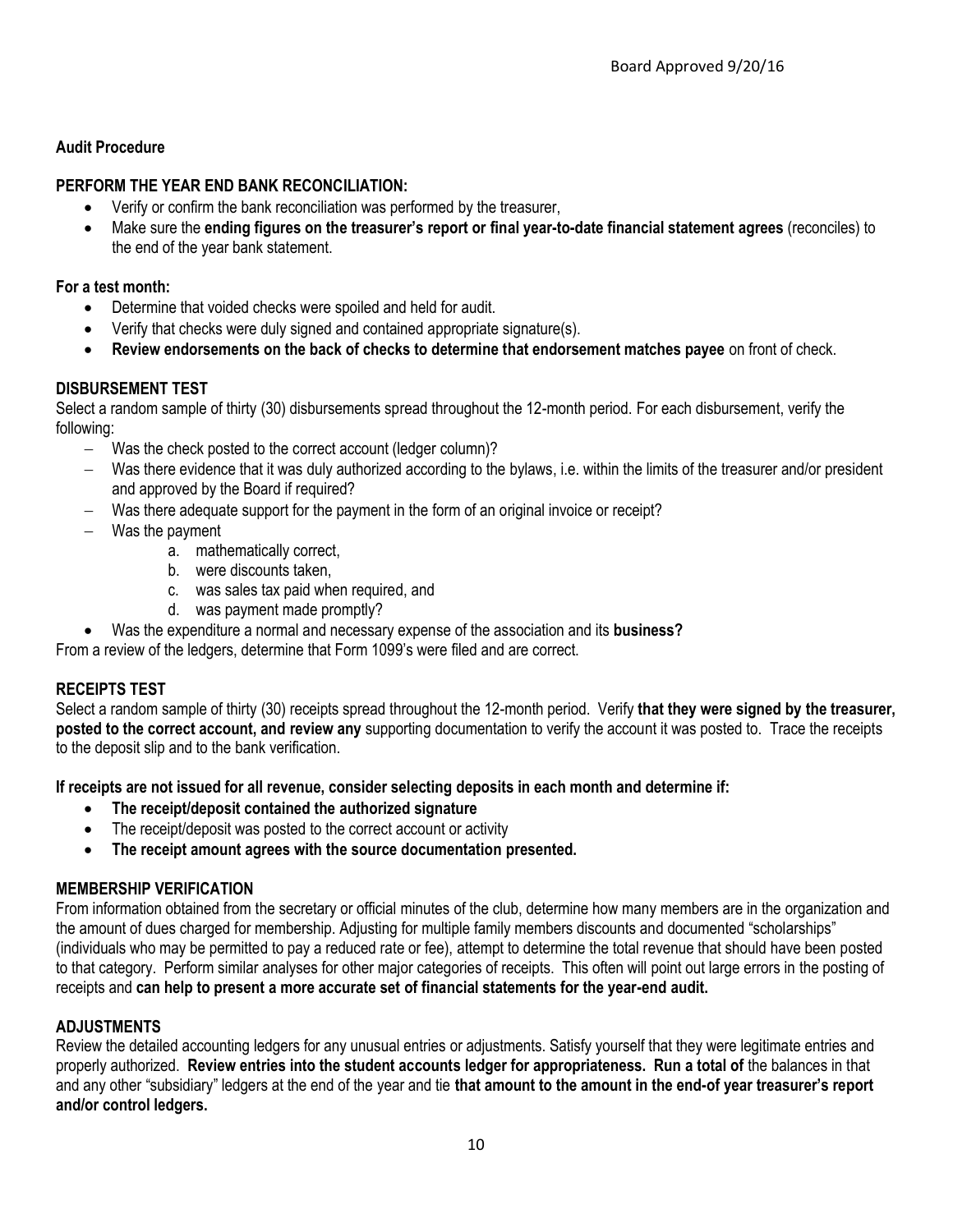#### **DEPOSITS**

Randomly select deposits and trace monies deposited back to the account they were posted to in the ledgers and if possible to the treasurer's report. **Determine that funds were deposited/remitted in a timely manner.** Determine whether funds are deposited intact (as received). Verify that personal checks were not substituted for cash.

#### **TREASURER'S REPORTS/LEDGERS**

For each account (ledger category), verify that the beginning balance agrees with the prior year's audited ending balance. Verify that Federal Form 1099's were filed if required and that they agree with the ledger totals. Tie figures on the Federal Tax Return to **ledger totals.**

#### **GENERAL PROCEDURES**

Determine from the treasurer, any bills that were received by the end of the fiscal year but not paid, and prepare a schedule of the outstanding payables. If the audit is performed later into the start of the next school year, review the expenditure ledger for any bills paid that may belong to the prior year.

Inform the treasurer of any errors found during the audit and require that an amended year-to-date treasurer's report be prepared.

Review ending inventory reports of all items held for resale and compare them to **prior year's inventory for consistency.** 

Review permanent records of fixed assets purchased with club funds. Physically examine each item or obtain assurances from officers of the club that those assets are still in existence.

#### **AUDIT COMPLETION**

Prepare an audit report. The report should contain a statement of strengths and weaknesses regarding the overall accounting and bookkeeping. It should be dated and signed by all members of the audit committee. It should list the inclusive dates covered by the audit. The report may list the beginning balance, year-to-date receipts and expenditures and ending balance. It should reference the year-to-date treasurer's report or annual financial statements if prepared and indicate whether the information contained therein is accurate. Present an original copy of the report with the attached year-to-date treasurer's report or financial statements to the president to be placed on the agenda of the next Board of Directors meeting and the next general membership meeting. The chairman of the audit committee should meet with the Board and discuss any findings **and/or recommendations for improvements. Remember, you, as the audit committee,** have the responsibility to bring to their attention any significant findings and anything that could improve the accounting or financial operations of the club.

Attend the next general membership meeting and read the report or pass out copies to all **members in attendance and ask that it be entered into the minutes and be accepted by** the membership as evidence that the audit was performed and that they were presented a copy of the audit report. Be available to answer any questions they may have arisen either during the meeting or afterwards.

Note: Significant findings that may have a material impact on the financial statements or potential impact on the future operations of the club should be contained in the audit **report itself**. **Clerical errors and suggestions for general improvements in accounting**  procedures may be listed in a separate letter and discussed with the Board of Director's only. Such matters do not have to be presented to the general membership.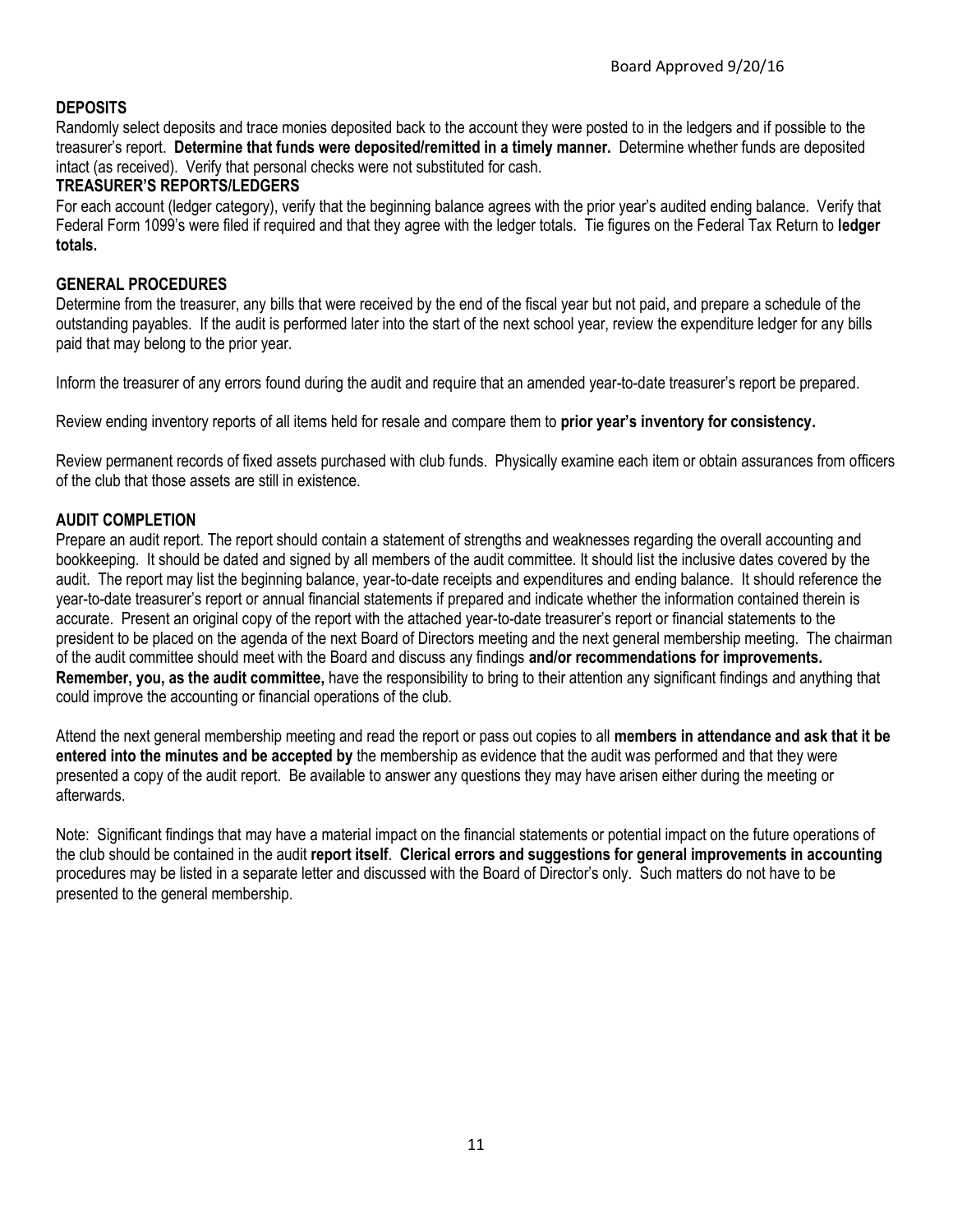# **Outside Support Organization Financial Checklist**

- $\Box$  Written permission from the Principal to use the name, logo, mascot or trademark of the school as part of the OSO name or in the fundraising or other activity.
- $\Box$  All activities of the OSO approved in advance by the Principal or designee
- $\Box$  All officers will be registered volunteers with the School Board
- $\Box$  All members encouraged to become registered volunteers.
- $\Box$  3<sup>rd</sup> party audit completed and submitted to Principal or designee by September 1 for the previous fiscal year.
- $\Box$  OSO has one single bank account
- $\Box$  Federal tax-exempt status as a public 501(c)(3) Not For Profit organization maintained (if applicable)
- $\Box$  Authorized signatories are elected officials. Signatories are not related, do not live in the same house, nor are they Santa Rosa County School District employees.
- $\Box$  Two signatures required on each check.
- $\Box$  Bank statements mailed to school address
- $\Box$  Copy of current budget submitted to Principal (Registration Form)
- $\Box$  List of current OSO officers provided to Principal (Registration Form)
- $\Box$  List of signatories provided to Principal (Registration Form)
- $\Box$  Active status with the Florida Department of State is maintained. Principal is provided a copy of the OSO's Uniform Business Report no later than September 1 each year.
- $\Box$  Reviewed financial statements with backup documentation submitted to Principal no later than September 1 each year.
- $\Box$  Documentation of liability insurance coverage for the year submitted to Principal prior to any activities being initiated. If the organization participates in the SRCSD insurance it is in effect from October to October each year. It is the school's responsibility to verify liability insurance is current at all times.
- $\Box$  1099-s or W-2's are issued if applicable
- $\Box$  All required reports to federal and state government filed.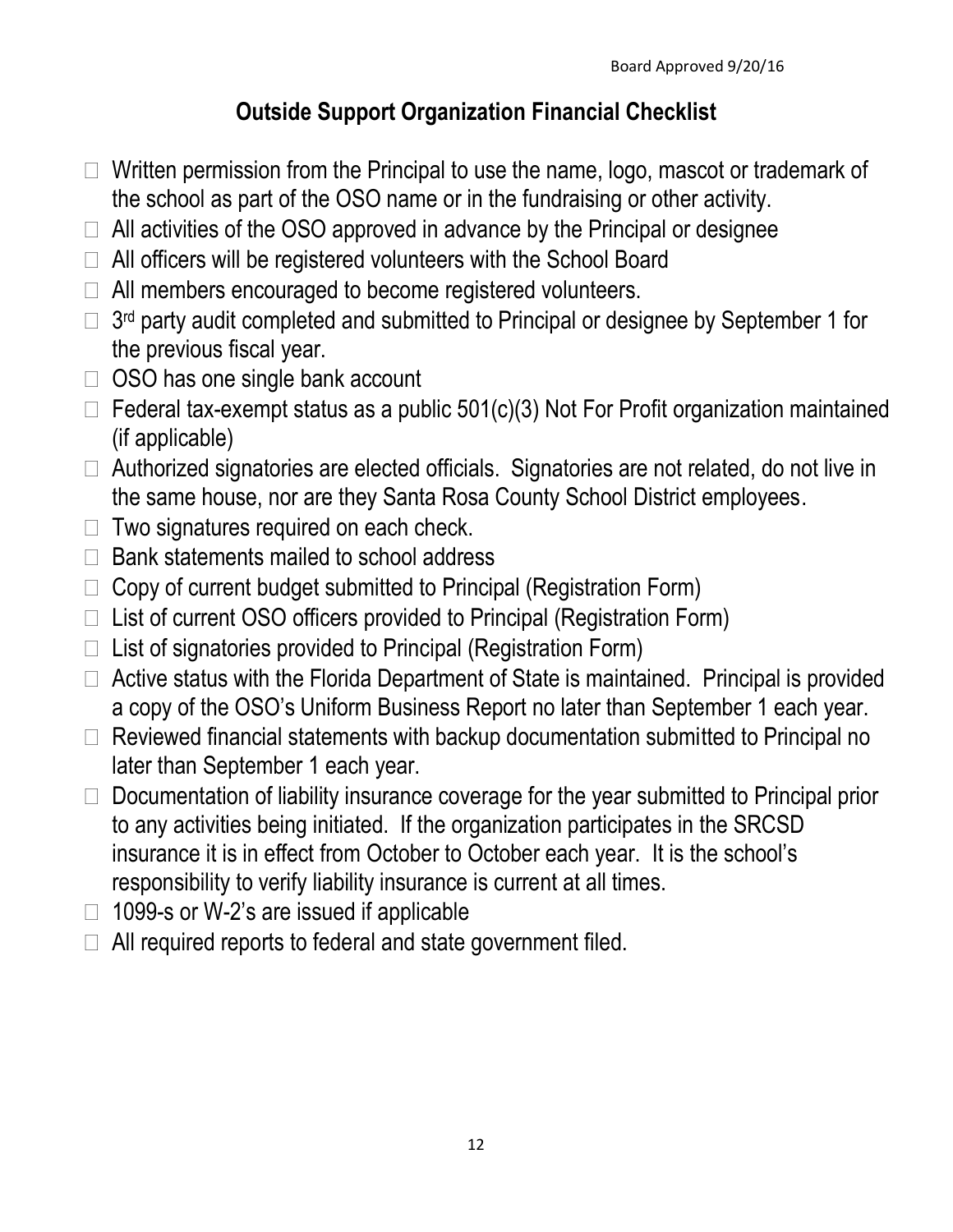# **Outside Support Organization Checklist For School Administration**

**It is recommended that you maintain a separate file for each OSO. The following items are to be maintained at the school site for each organization each year. This should be a perpetual file.**

## **Copies of some or all of these items may be requested during your school's financial audit each fiscal year.**

- $\Box$  Copy of the written permission from the Principal to use the name, logo, mascot or trademark of the school as part of the OSO name or in the fundraising or other activity. This is issued yearly after it is confirmed that the OSO was in compliance for the previous year.
- $\Box$  Copy of the OSO proposed budget
- $\Box$  List of signatories
- $\Box$  Copy of the OSO's Uniform Business Report form the Florida Department of State. Due by September 1<sup>st</sup> each year.
- $\Box$  Reviewed financial statements for the previous year. Due September 1st.
- $\Box$  Backup documentation for the reviewed financial statements
- $\Box$  Documentation of insurance coverage for the year. It is extremely important that you verify the OSO has current insurance
- $\Box$  1099's issued if applicable